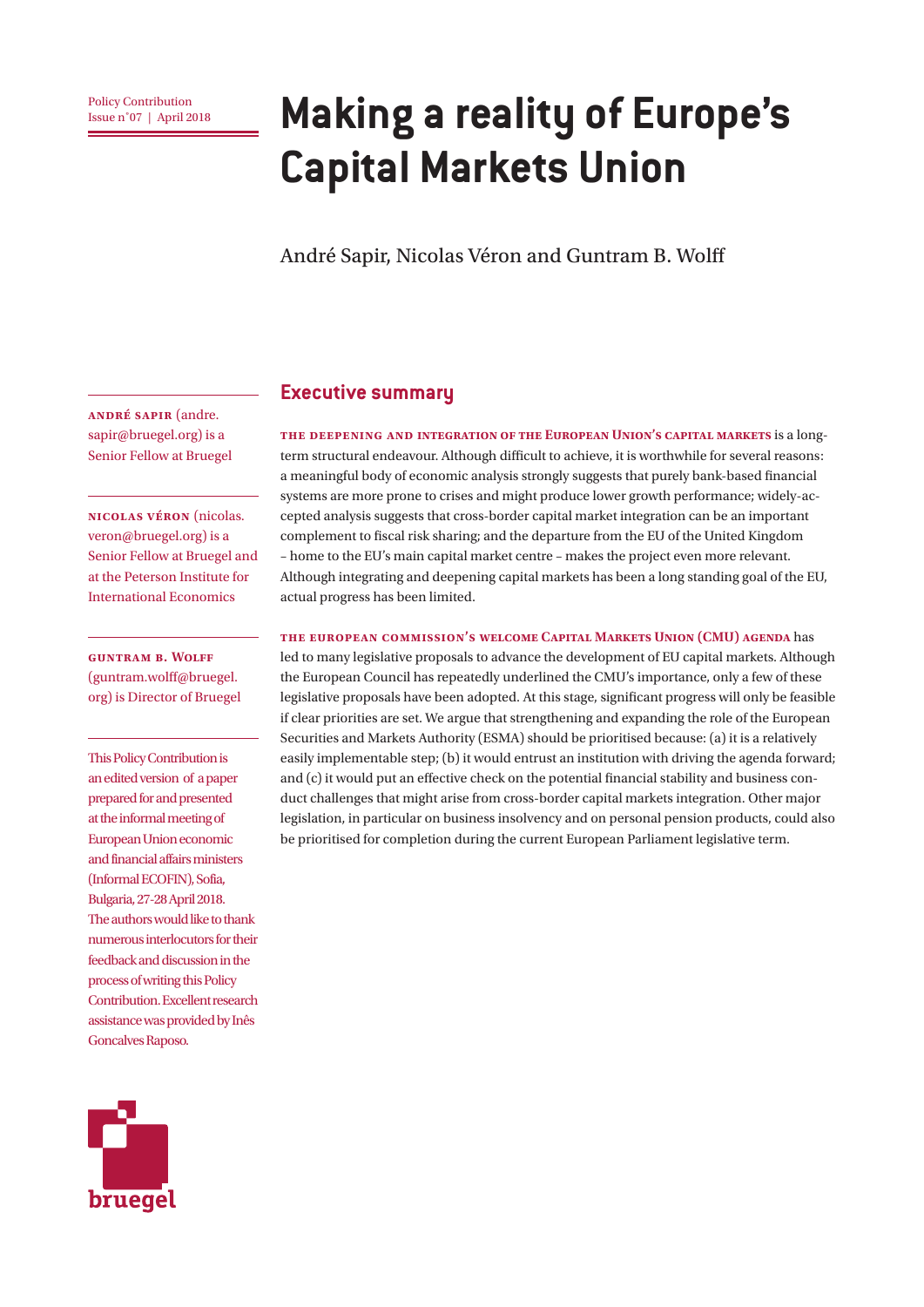# **1 The Capital Markets Union project: great promise, difficult delivery**

Capital markets play a crucial role in modern economies. Their purpose is to match the supply of funds from investors with the demand for funding from companies and governments. Sources of financing such as equity and bonds, securitisation, lending from insurance companies and asset managers or venture capital, complement lending by banks and help allocate financial resources to where they can be most efficiently deployed.

Capital markets have long been underdeveloped in Europe, partly because they tend to be fragmented along national lines. Much effort has been devoted over the years to integrate European capital markets: the Single Market project in the 1980s, with the liberalisation of capital movements and the creation of the European passport for financial services; the Financial Services Action Plan starting in 1999 and the Lamfalussy process starting in 2001; and the Larosière Report in 2009 (Larosière, 2009), which enshrined the vision of a single rulebook and resulted in the creation of the European supervisory authorities (ESAs).

#### **The economic case for capital markets union**

There were good reasons for the Juncker Commission to launch the Capital Markets Union (CMU) initiative in 2014, shortly after the 2007-09 financial crisis and the 2010-13 euro-area banking and sovereign crisis. This sequence of crises was a painful reminder that Europe needed to improve its regulatory and supervisory environment to better ensure financial stability. It was also a wake-up call that the EU economy had been too dependent on bank lending and needed a more diversified funding system in which non-bank finance would play a significant role.

According to Sapir and Wolff (2013), while it was crucial for the euro area to decide (in 2012) on the creation of a banking union to address vulnerabilities in its banking system, it was equally important for the EU – and crucial for the euro area – to complement the creation of the banking union with decisions on fostering capital market integration. As they noted, *"the EU and in particular the euro area need to develop a genuine cross-border equity and corporate bond market, in part to be able to absorb shocks…This would reduce the heavy reliance of the EU economy on bank funding and improve economic stability thanks to better financial risk sharing"*<sup>1</sup> .

Pagano *et al* (2014) and Langfield and Pagano (2016) reviewed the debate in the finance literature on the relative merits of bank-based and market-based financing systems in terms of their effects on economic growth and on the allocation of risk. They found that the theoretical literature contains no clear-cut prediction about the superiority of one system over the other in promoting the efficient allocation of funding, and therefore better economic performance. Instead, each system seems to have a comparative advantage in funding different types of investment project, suggesting that diversification of funding systems is beneficial.

The same authors also studied empirically the extent to which banks and markets enable efficient risk sharing and enhance the resilience of the economy to macroeconomic shocks. One of their findings is that, on the macroeconomic level, bank lending is more volatile and pro-cyclical than bond financing, especially during financial crises. This suggests European countries were more affected by the financial crisis than the United States, since they are more reliant on bank finance.

On risk sharing, ECB (2017a) found that the extent of risk sharing between euro-area

<sup>1</sup> Brühl *et al* (2015) were early supporters of the CMU initiative, because it *"would come with a greater choice set for users of European financial markets and institutions. It would, potentially, imply a boost to Europe's potential growth. And it should translate into higher employment. These are, evidently, objectives very much at the core of the European project"*. At the same time, they warned that information asymmetries, which are inherent to financial markets, would need to be adequately addressed in the CMU proposals to ensure that the project reaches its full potential.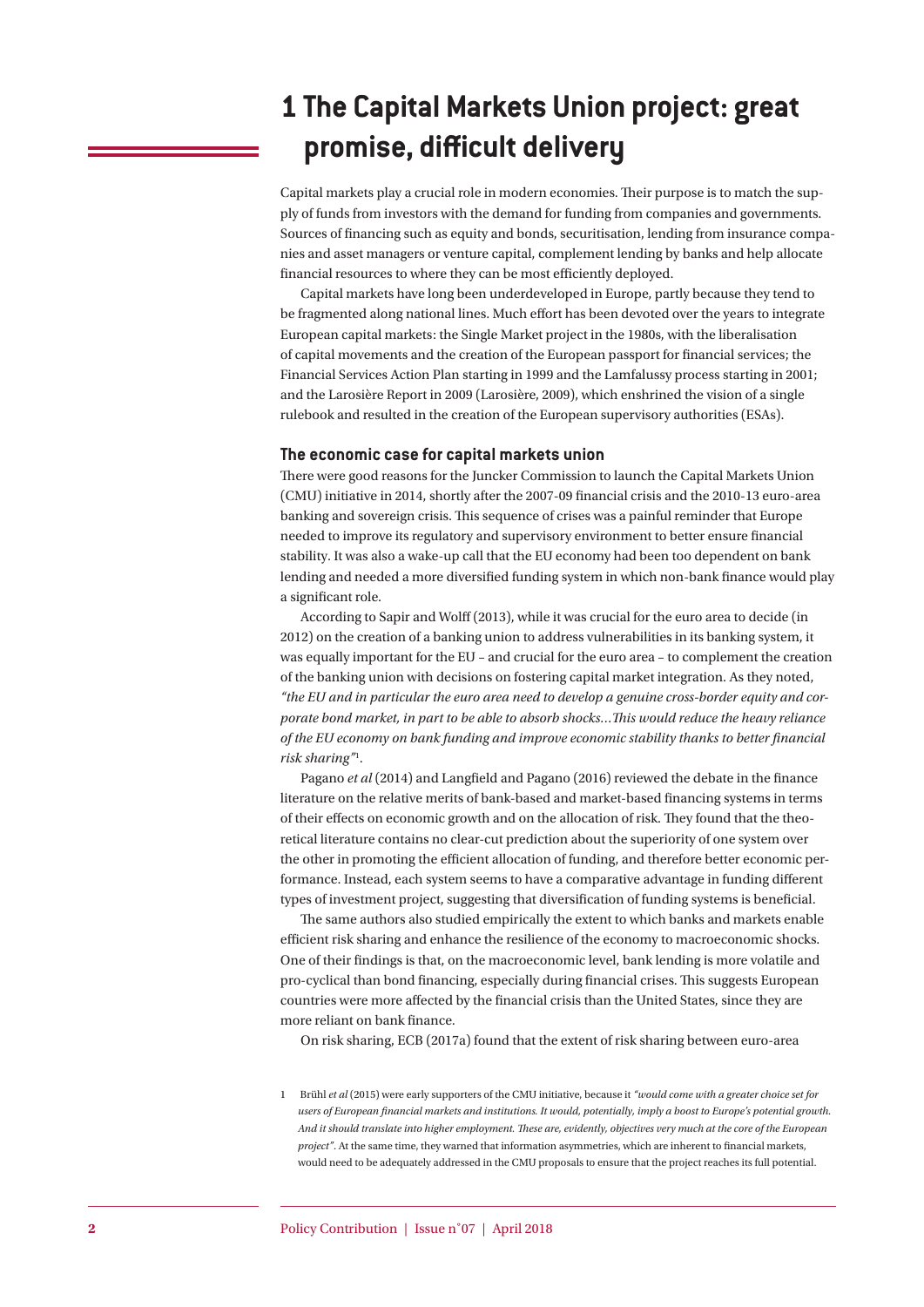countries and the contribution of capital markets both increased after the adoption of the euro. However, during the financial and sovereign debt crises, both declined, with the contribution of capital markets falling to a low level.

The European Central Bank has welcomed the CMU initiative. It considers that *"the CMU is the natural complement to the banking union – it will strengthen EMU and deepen the Single Market. It will…help foster financial stability…, thereby increasing the resilience of the financial system and the economy at large"* (ECB, 2017a). We concur with the ECB that more cross-border private financial risk sharing will support the functioning of Economic and Monetary Union by smoothing the effects of economic cycles. In particular, cross-border equity ownership and foreign direct investment have better shock-absorption properties than cross-border bank lending that in crisis times can lead to sudden stops, especially if the banking union remains incomplete.

CMU and banking union are complementary long-term projects. The emergence of more cross-border banks will help the development of European capital markets. Conversely, a successful CMU will make pan-European banking business models comparatively more attractive. These two policies are to be viewed as complements, not substitutes.

The widespread recognition that the EU economy and Economic and Monetary Union would have probably had a less difficult time during the financial and sovereign debt crises if capital markets had been more developed was essential to the CMU initiative. It gave a major impetus to the Juncker Commission to try and overcome the political economy obstacles that had long plagued the development and integration of such markets.

#### **The empirical picture so far: little progress**

But so far, there has been little change in long-established financial intermediation channels<sup>2</sup>. The EU's financial activity is more dominated by bank lending than that of the US (and to some extent the UK), where equity and debt play a bigger role (Figure 1).



#### **Figure 1: Size of the financial sector and capital markets, % GDP**

Bruegel based on IMF World Economic Outlook, Bloomberg, Association for Financial Markets in Europe (AFME), Securities Industry and Financial Markets Association (SIFMA). EU27 is the EU excluding the UK.

Bank lending was the prevailing channel of financial intermediation to non-financial corporations in most EU countries before the crisis but became less relevant in 2016 as bank

2 Véron (2014) and Quaglia, Howarth and Liebe (2016) discuss the way special interests might hinder the development of capital markets.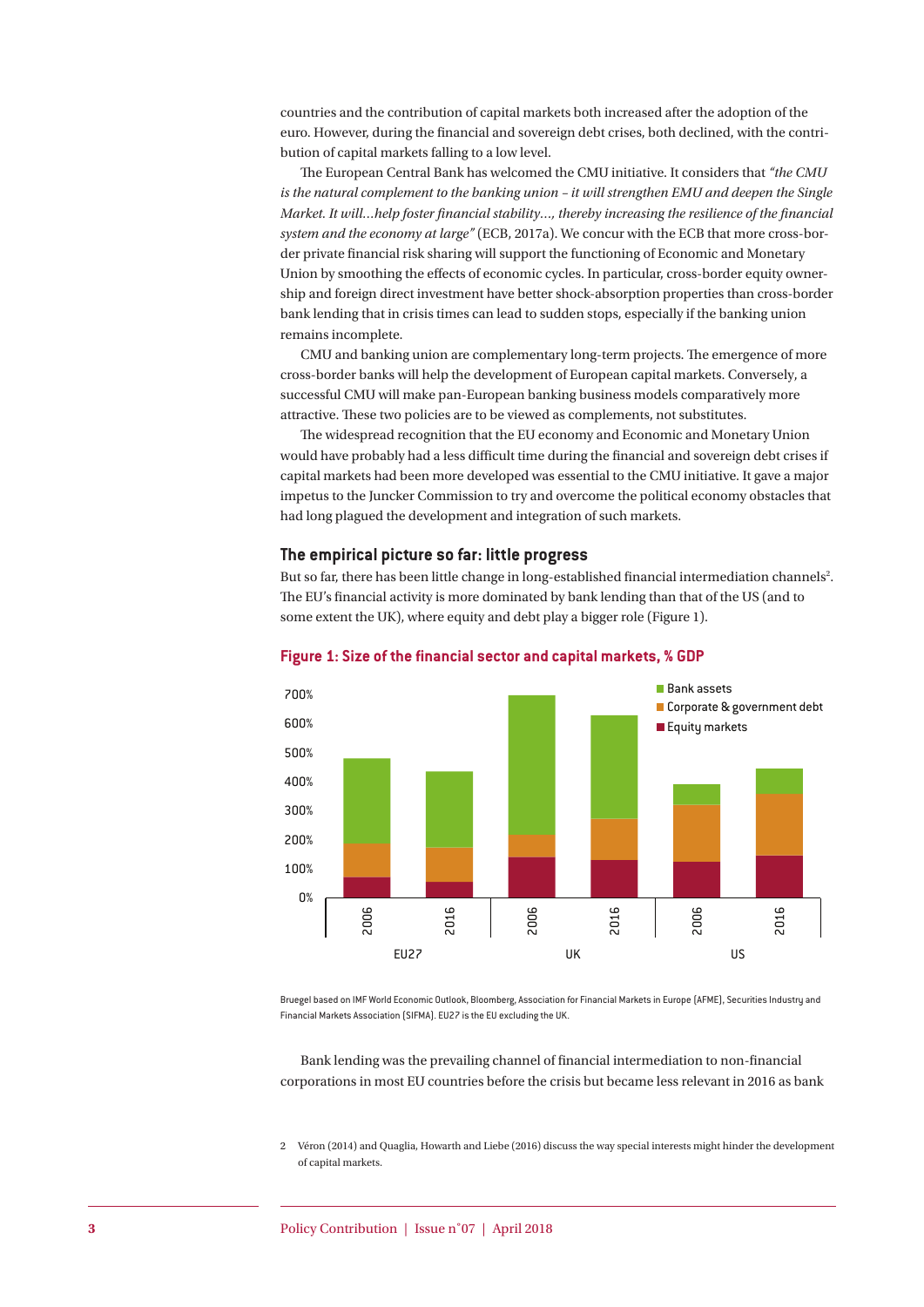credit growth remained subdued, reflecting a combination of deleveraging and in some cases supply constraints (Figure 2 and Figure A1 in the annex). Debt securities such as corporate bonds also play a role, but mostly for large companies. Equity financing has meanwhile increased in importance in the EU27 but rarely to fund SMEs (Figure A2 in annex).



**Figure 2: Size of different financial intermediation channels to the non-financial corporate sector as share of GDP, 2016 and 2006**

Source: Eurostat and Federal Reserve. Note: Given the volatility of flows we use three-year averages.

Private sector debt is relatively high in many EU countries and many countries have found it difficult to reduce corporate and household debt overhangs, in part because of non-existent capital markets for non-performing loans (Ahearne and Wolff, 2012; Demertzis and Lehman, 2017).

The financial portfolios of households in the EU27 remain strongly biased in favour of bank deposits, while equity plays a lesser role than in the US (Figure 3).





Source: OECD National Accounts at a Glance.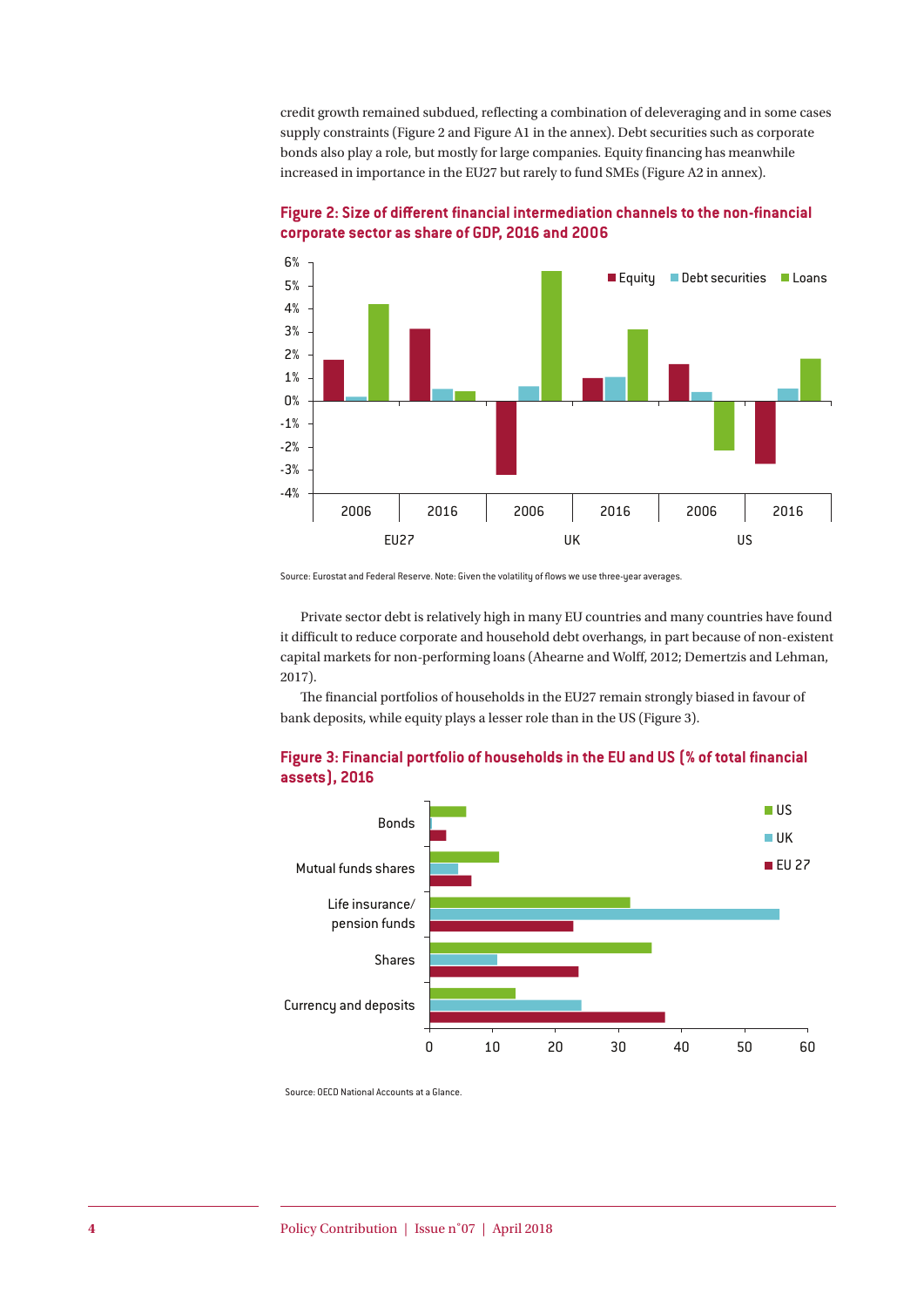Not only do capital markets play only a modest role in the financing of the European economy compared to bank lending, financial intermediation also remains mostly national. For example, the proportion of equity that is of domestic origin often exceeds 50 percent, a strong home bias that effectively prevents risk-sharing across borders (Figure 4). Also, bank lending is mostly national and cross-border asset holdings, let alone cross-border bank mergers, have not even recovered to pre-crisis levels (Sapir and Wolff, 2013; Goncalves Raposo and Wolff, 2017, Figure A3 in the annex).



#### **Figure 4: Equity home bias**

Equity home bias based on national accounts, relative to rest of world

**Equity home bias based on stock market capitalisation, relative to euro area** 

Sources: Darvas and Schoenmaker (2017), Bruegel based on IMF CPIS and ECB. Note: Equity home bias relative to the rest of the world is presented as in Darvas and Schoenmaker (2017) for 2014. Equity home bias relative to the euro area is computed for 2016. The indicator is computed as one minus the ratio of the share of foreign equities in the home and world portfolios. An equity home bias of 1 implies that domestic investors invest 100 percent in domestic equity. An indicator of 0 signals no home bias, a negative indicator signals a bias for holding foreign securities.

#### **The European Union's CMU-related legislative initiatives so far**

In February 2015, barely three months after taking office, the Juncker Commission published a green paper on CMU (European Commission, 2015a). In September 2015, it issued its action plan listing the legislative and non-legislative proposals it would table in 2015-18 for constructing the CMU (European Commission, 2015b). The action plan covers six areas: (1) financing for innovation, start-ups and non-listed companies; (2) entering and raising capital on public markets; (3) facilitating long-term investment; (4) fostering retail and institutional investment; (5) facilitating securitisation; and (6) facilitating cross-border investment. In June 2017, the Commission published a mid-term review taking stock of the progress so far and adding new priorities to its CMU action plan (European Commission, 2017).

At the time of writing, in April 2018, progress on the CMU can be described as follows:

• Legislation listed in the 2015 action plan, proposed by the Commission and adopted by the Council and/or Parliament: a regulation of June 2017 (Regulation (EU) 2017/1129) replacing the earlier securities prospectus directive; a regulation of December 2017 creating a new regime for securitisation (Regulation (EU) 2017/2402); and a regulation of October 2017 creating a new regime for European venture capital funds and European social entrepreneurship funds (Regulation (EU) 2017/1991).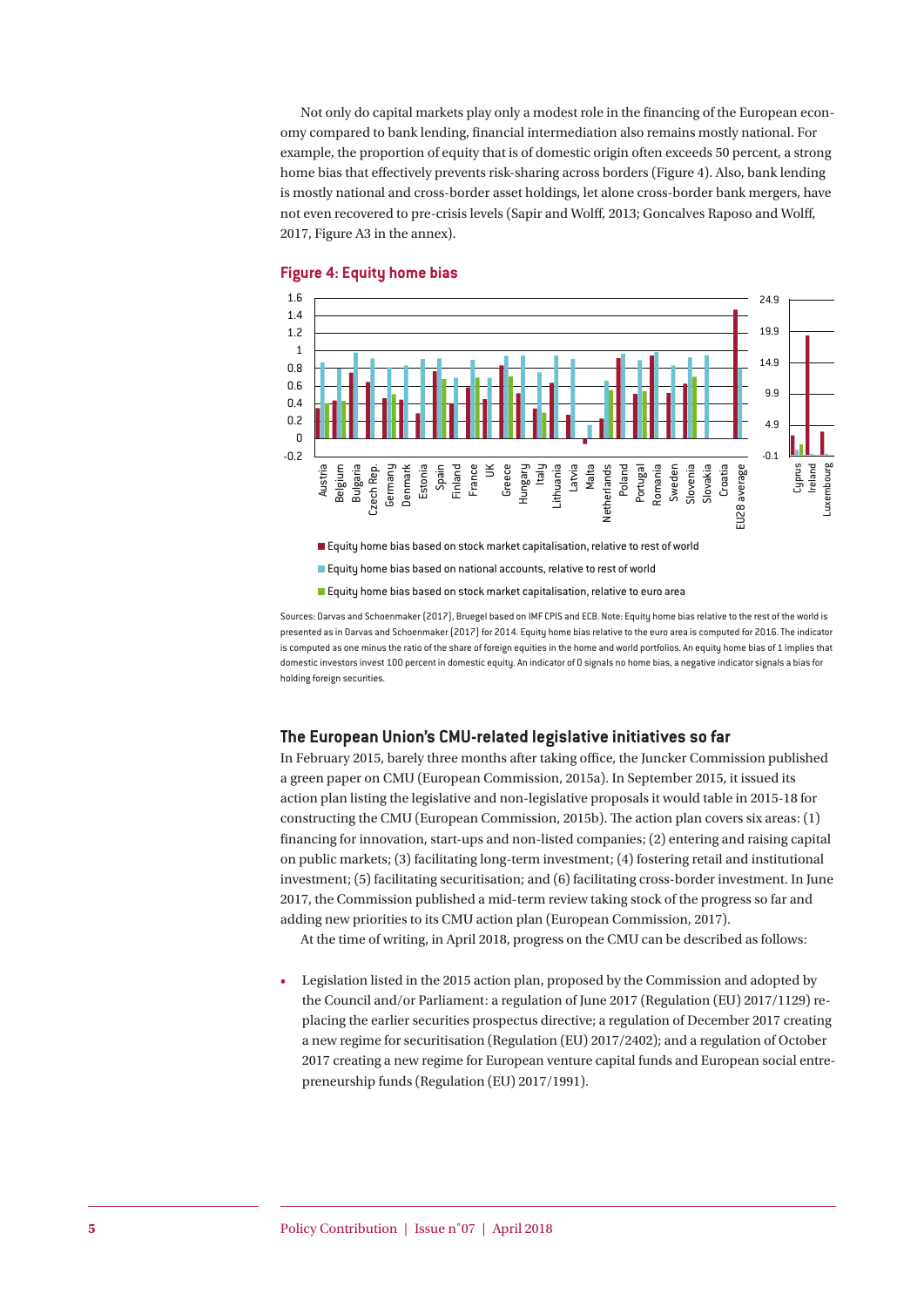- Legislation listed in the 2015 action plan, proposed by the Commission but not yet adopted by the Council and/or Parliament: a directive on a Common Consolidated Corporate Tax Base (CCCTB) proposed in October 2016 (COM(2016) 685); and a directive proposed in November 2016 on business insolvency and early restructuring (COM(2016) 723).
- Legislation listed in the 2015 action plan and abandoned by the Commission: none.
- Legislation added to the action plan by the 2017 mid-term review, proposed by the Commission but not yet adopted by the EU co-legislators: a regulation creating a pan-European personal pension product proposed in June 2017 (COM(2017) 343); a regulation amending the role of the European Securities and Markets Authority (ESMA) and the other ESAs proposed in September 2017 (COM(2017) 536, hereinafter ESA Review or ESAR)<sup>3</sup>; a regulation on the prudential requirements for investment firms proposed in December 2017 (COM(2017) 790); a regulation on the law applicable to the third-party effects of cross-border assignments of claims proposed in March 2018 (COM(2018) 096); a regulation on crowdfunding proposed in March 2018 (COM(2018) 109); a directive and a regulation on covered bonds proposed in March 2018 (COM(2018) 093); a directive and a regulation modifying the existing framework on the cross-border distribution of investment funds proposed in March 2018 (COM(2018) 110); and a directive on markets for non-performing loans (NPLs) proposed in March 2018.
- Legislation added to the action plan by the 2017 mid-term review and abandoned by the Commission: none.
- Legislation formally outside the CMU action plan but directly relevant to the CMU project: a regulation amending the European Market Infrastructure Regulation (EMIR) to create a new framework for the recovery and resolution of central counterparties (CCPs), proposed in November 2016 (COM(2016) 856); another amendment proposal to streamline EMIR in May 2017 (COM(2017) 208); and a proposal on CCP supervision amending both the ESMA Regulation and EMIR (COM(2017) 331, June 2017). These three proposals are often collectively referred to as 'EMIR2'.
- Legislation that the Commission still plans to propose in 2018 and 2019: none4 .

This list testifies to the Juncker Commission's intense legislative activity. Altogether it has put forward 13 different pieces of legislation, which map into five of the six areas of its 2015 action plan. In addition, the Commission has made legislative proposals on CCPs and market infrastructure, and adopted a host of non-legislative decisions in favour of the CMU – including on facilitation of long-term investment, the action plan's only area where the Commission has proposed no new legislation.

If and when they are adopted, these legislative texts would amount in our view to significant achievements in the pursuit of the goal of building a Capital Markets Union, though they would by no means represent the completion of that project. In the meantime, much remains to be done and we agree with the European Commission's (2018) call for the European Parliament and the Council *"to accelerate work on all pending legislative proposals relevant for the completion of Capital Markets Union, to ensure their adoption before the elections to the European Parliament in mid-2019 at the latest"*.

An important question is whether the urgency of the CMU policy agenda is further reinforced by Brexit and possibly also by the development of fintech.

Between 40 and 80 percent (depending on the segment of the market) of all capital markets activity in the EU is conducted in the United Kingdom (Wright, 2017). Obviously, London is a global financial centre and not all of this activity, therefore, involves EU27-based clients. Sapir, Schoenmaker and Véron (2017) made a rough estimate that about 35 percent of the London-based activity of investment banks – key players in capital market transactions – is

<sup>3</sup> See also European Parliament (2018).

<sup>4</sup> According to the annex of European Commission (2018).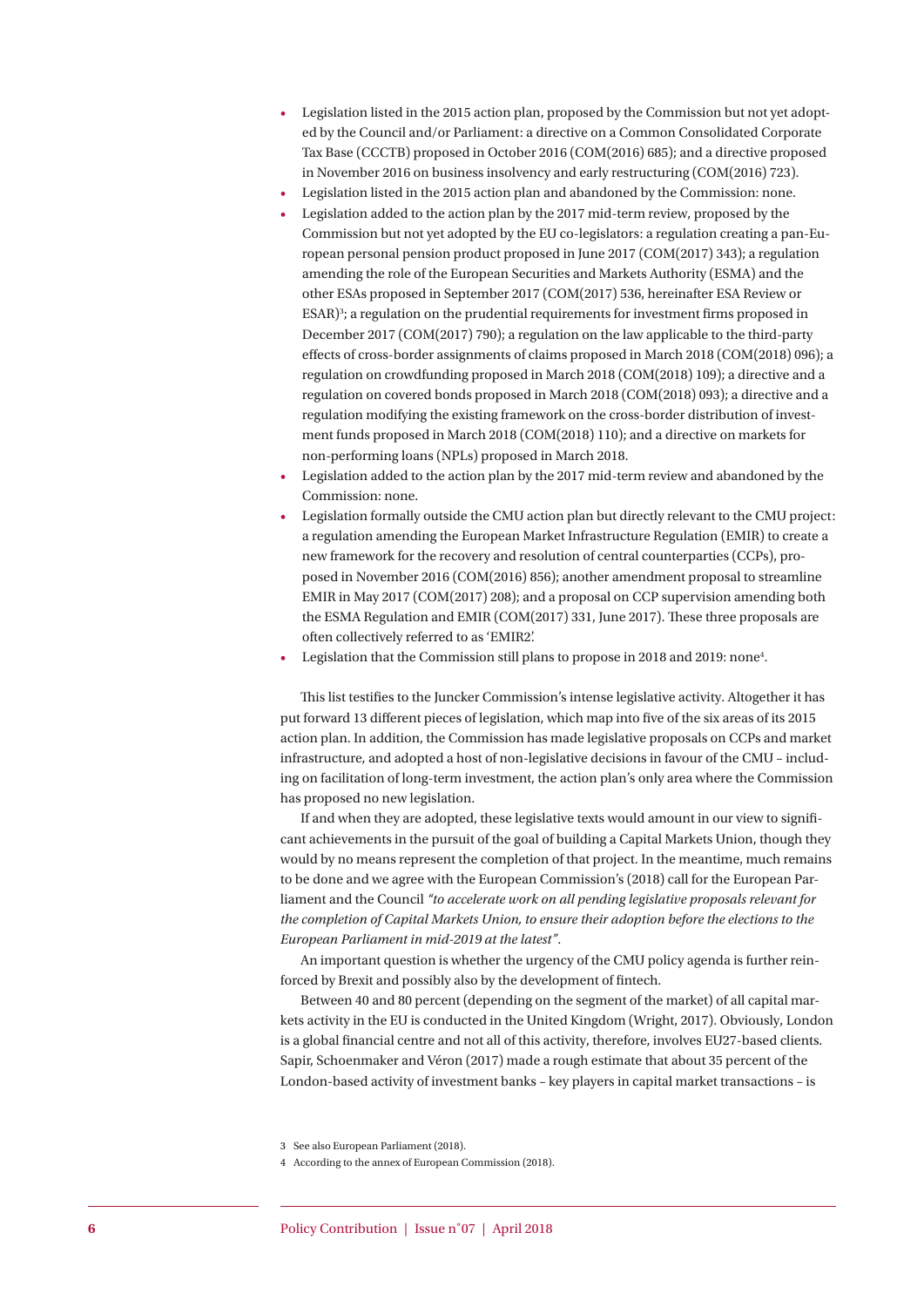related to EU27-based clients. Thus, depending on the extent to which UK-based financial firms lose their EU passporting rights after Brexit, the UK's exit from the EU could involve sizeable migration of capital market activity from London to EU27 locations.

This situation entails both risks and opportunities for the EU27 in the pursuit of the CMU agenda. These translate into concrete policy choices on the removal of barriers to cross-border activities and the oversight of EU capital markets. Such choices need to be resolved urgently<sup>5</sup>. The objective is to make the EU27 a more attractive place to conduct capital market operations while avoiding a regulatory race to the bottom among the 27 member states. Therefore, we share the view of the Commission that Brexit strengthens the case for CMU<sup>6</sup>.

Fintech could also significantly alter certain segments of capital markets. Unless developments in this area trigger appropriate changes to the EU regulatory and supervisory environment, there is a serious danger that a fragmented and uncompetitive fintech landscape could become a permanent feature of EU27 capital markets (Demertzis, Merler and Wolff, 2018).

# **2 Institutional architecture reform as a catalyst: a stronger ESMA as the key to progress**

#### **The supervisory challenge**

A highly stylised but broadly apt description of the current status of capital markets policy is that (1) financial regulatory harmonisation has made considerable progress in the last near-20 years since the Financial Services Action Plan of 1999, with EU financial legislation increasingly taking the form of regulations and not just directives (even though several areas of insufficient harmonisation persist); (2) supervisory integration remains extremely limited outside of the euro-area banking sector, with only small market segments directly supervised by ESMA and a still weak (though improved) framework for ESMA-led supervisory convergence; and (3) almost no convergence yet in broader legislative areas that frame the operation of capital markets but also serve other primary purposes, such as in insolvency, taxation, housing finance and pensions.

Specifically, a lesson of the past two decades is that even fully harmonised legislation can still lead to diverging national outcomes if EU laws are enforced only by national competent authorities (NCAs). Many (though not all) areas of EU capital markets regulation have been extensively harmonised, bringing the vision of a single rulebook close to reality, but practitioners know that this has not brought consistency in regulatory practice or a seamless single market. Examples include the Markets in Financial Instruments Directive and Regulation (MiFID/MiFIR), the European Market Infrastructure Regulation (EMIR), and the accounting and auditing framework, as framed in particular by the EU accounting regulation of 2002 and the latest audit regulation and directive, both of 2014. In all these cases, the rulebook is mostly or entirely harmonised, but supervision and enforcement is mostly in the hands of NCAs such as securities regulators or audit supervisors. In accounting and financial reporting, a similar observation (established by more abundant analytical literature) applies at the global level: many jurisdictions, including the EU, have adopted identical or near-identical versions of International Financial Reporting Standards (IFRS), but full convergence of practices and outcomes has not been achieved<sup>7</sup>.

<sup>5</sup> As discussed by Sapir, Schoenmaker and Véron (2017).

<sup>6</sup> See, for example, the Commission in its June 2017 mid-term review and again in its March 2018 Communication on CMU (European Commission, 2017 and 2018a).

<sup>7</sup> See for example Ball (2016) and Tokar (2016) for an exchange of arguments and references on this debate.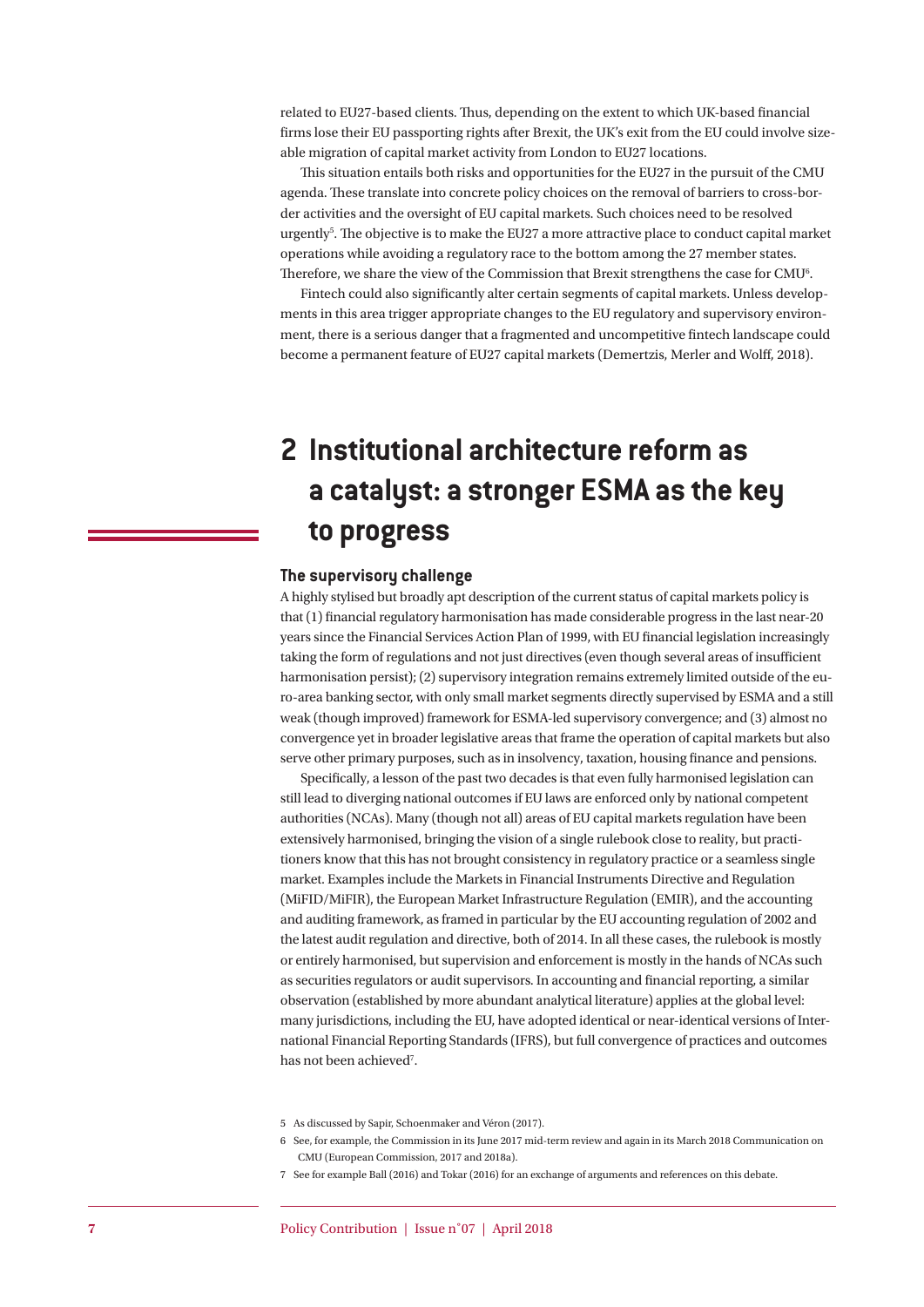As recently as ten years ago, supranational supervision in the EU was widely viewed as a possibly desirable but wholly unrealistic proposition. This has now changed fundamentally, first with the creation of ESMA in January 2011 and then with the transfer of prudential supervisory authority over euro-area banks to the ECB in November 2014. Furthermore, the decision of the UK to leave the EU will remove a consistent and powerful voice against supervisory integration from EU legislative debates.

Even so, the institutional integration of capital markets supervision has so far only progressed in haphazard steps. ESMA is not primarily designed as a supervisory authority, but rather (like its siblings the European Banking Authority and the European Insurance and Occupational Pensions Authority) as an assisting agency to the European Commission for the preparation of highly technical financial-market rules, complemented by constrained tasks of supervisory coordination. The addition, in 2011 and 2013 respectively, of direct supervisory tasks in relation to credit rating agencies (CRAs) and trade repositories (TRs)<sup>8</sup> was limited to newly supervised market segments, and was not accompanied by adjustments to ESMA's governance to bring it closer to best practices for independent supervisors.

European policymakers should consider the institutional strengthening of ESMA as the catalyst for the fulfilment of their CMU objectives. Creating a stronger central authority would increase the drive towards regulatory harmonisation and would increase the trust of capital markets in moves towards integration. In other words, a stronger ESMA is necessary because regulatory harmonisation alone will unlikely be sufficient for market integration. Furthermore, this step could be implemented relatively rapidly (compared to action on the abovelisted broader legislative challenges, in which substantial convergence can only be envisaged as a long-term project). It is also a feasible step, as the establishment of the Single Supervisory Mechanism (SSM) as an authoritative financial supervisor with a major scope of responsibility has shown<sup>9</sup>.

#### **A vision for a stronger ESMA**

The European Commission's legislative proposals on the review of ESAs (ESAR) and CCP supervision (in EMIR2) together form an appropriate basis for this discussion. The former is about the governance and funding of ESMA (and the other ESAs), while one of the key contributions of the latter is to put third-country CCPs under ESMA's supervisory authority.

In our view, a three-pronged approach should guide the policy discussion on the Commission's legislative proposals on ESAR.

First, ESMA should be more explicitly acknowledged as a supervisory authority, in contrast to EBA and EIOPA which are more aligned with the initial compromise of the Larosière Report of 2009, namely as instruments of integrated technical rulemaking and supervisory coordination<sup>10</sup>.

Second, in order to take on more fully its supervisory role, ESMA needs an institutional overhaul to bolster its independence and authority. In its current governance framework, all

- 8 Disclosure: one of the authors (Nicolas Véron) has since 2013 been an independent board member at DTCC Derivatives Repository plc (formerly DTCC Derivatives Repository Ltd), a TR supervised by ESMA.
- 9 Legal arguments that the Meroni jurisprudence would prevent ESMA from assuming more autonomous authority are unconvincing: see eg Lintner (2017).
- 10 This fundamental divergence of paths between the three ESAs is similarly emphasised in European Parliament (2018). The EBA is highly unlikely to ever be granted supervisory authority of its own because the SSM has been created in the meantime. As for insurance, it appears more likely in the long run that the ECB may expand its supervisory scope in that area (involving treaty change), than having EIOPA built up as a separate supranational supervisory authority. Because of the secular trend of blurring boundaries between banking, insurance, and other financial firms, the institutional separation of prudential supervision of insurers from that of banks is increasingly outdated. EU member states that keep them separate are increasingly few (namely Cyprus, Greece, Italy, Luxembourg, Portugal, Slovenia and Spain). China also recently decided to merge its banking and insurance supervisory commissions. Article 127(6) of the Treaty on the Functioning of the EU, however, currently prohibits the assumption of insurance supervisory tasks by the ECB.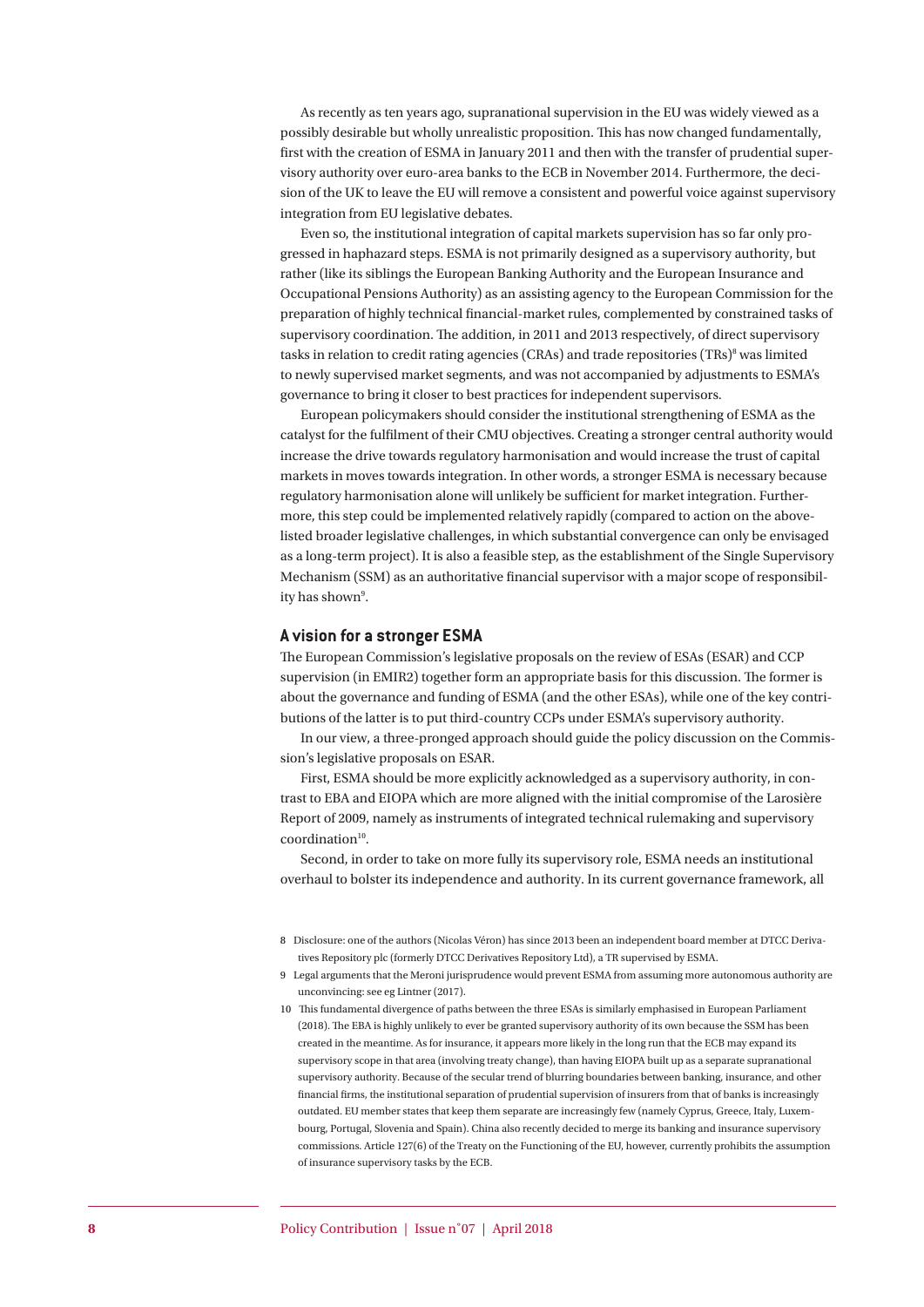policy decisions are taken by the board of supervisors, which is a purely intergovernmental body (the chair has no voting rights)<sup>11</sup>. ESMA's funding, by a mix of EU budget funds and national contributions, is also not conducive to independence from political interference. Instead, its funding should come entirely from levies on the capital markets industry, with a clear framework of EU-level accountability akin to those created for the SSM and the Single Resolution Board (SRB). This would ensure a more credible claim to independence than the European Commission's proposed mix of national and EU resources and capital-markets levies, and would be in line with international best practice<sup>12</sup>. At the core of ESMA should be a compact decision-making board with a clear framework in which it is accountable to EU institutions. This would be broadly similar to the SRB. All NCAs should remain involved in some ESMA decisions, such as those on rulemaking.

Given the highly specialised skillset needed for the supervision of specific market segments, ESMA's core decision-making board should rely on excellent segment-specific staff expertise in areas such as CCPs, investment bank business conduct or audit supervision. However, we advise against the fragmentation of decision-making authority to prevent dysfunction and inefficiency<sup>13</sup>.

Third, ESMA's scope of responsibility should be clarified and expanded. The underpinning long-term vision should be one in which wholesale market oversight is directly performed by ESMA, while tasks with a more retail orientation (ie the protection of savers and investors) are still mostly performed by NCAs but with binding tools for ESMA to enforce true supervisory convergence. Even though the boundary between wholesale and retail capital markets supervision is somewhat judgmental, such a broad division of labour would be both practical and politically legitimate. It cannot be achieved in one fell swoop, however, if only because ESMA is currently very far from having the operational capability to assume all wholesale market oversight. This is why governance and funding reform should be front-loaded in the sequence of reform.

The EU co-legislators should therefore carefully consider the proposals on the table and amend them as suitable<sup>14</sup>. In the future, additional legislative projects may be needed to further develop the proposed vision, for example by establishing direct ESMA supervisory authority over EU-based CCPs and trading venues, audit supervision and IFRS enforcement15, or specifically reinforcing its supervisory convergence tools in these and/or other areas. These, however, cannot realistically be initiated during the current European Parliamentary term.

- 11 ESMA's more compact management board only deals with organisational issues such as the agency's budget and human resources policy.
- 12 For practical reasons, however, the collection of levies on behalf of ESMA from smaller financial firms could be left to the national competent authorities. A compromise solution would be to separately identify ESMA's costs linked to rulemaking (as opposed to supervisory) activity, and to have these covered by contributions from the member states' and/or EU budgets. We believe, however, that full funding of ESMA by levies on the capital markets industry would be both simpler and more consistent.
- 13 In the United States, longstanding challenges arise from multiple separate authorities coexisting at the federal level. Many state-level regulators also still play a significant role, even though overall the system is much more integrated than in Europe. See GAO (2016) for reference analysis.
- 14 This Policy Contribution is not the place for detailed recommendations, but we would suggest consideration of the following items: the elevation of the proposed executive board, possibly expanded to five or seven full-time members, as ESMA's highest decision-making body, replacing in this role the Board of Supervisors, and the assumption by that executive board of the CCP supervisory authority entrusted in the EMIR2 proposal to an ill-conceived (and confusingly labelled) 'CCP executive session'; the full funding of ESMA through levies on capital markets participants; and possibly as an offset to help swift adoption, scaling down controversial proposals such as direct ESMA authority over certain prospectuses and investment funds, or ESMA's role in the delegation or outsourcing of key functions to third-country entities, specifically in the asset management industry (Art. 31 ESAR). These issues are not urgent, and the one on delegation sends an ambiguous signal as to the international openness of the CMU in the context of Brexit. Our suggestions here are in line with Demarigny and Lannoo (2018), who provide more detail and context.
- 15 Among others, the ECB (2017b, page 6) has called for the integration of IFRS endorsement and enforcement at the EU level, implying ESMA authority over these areas.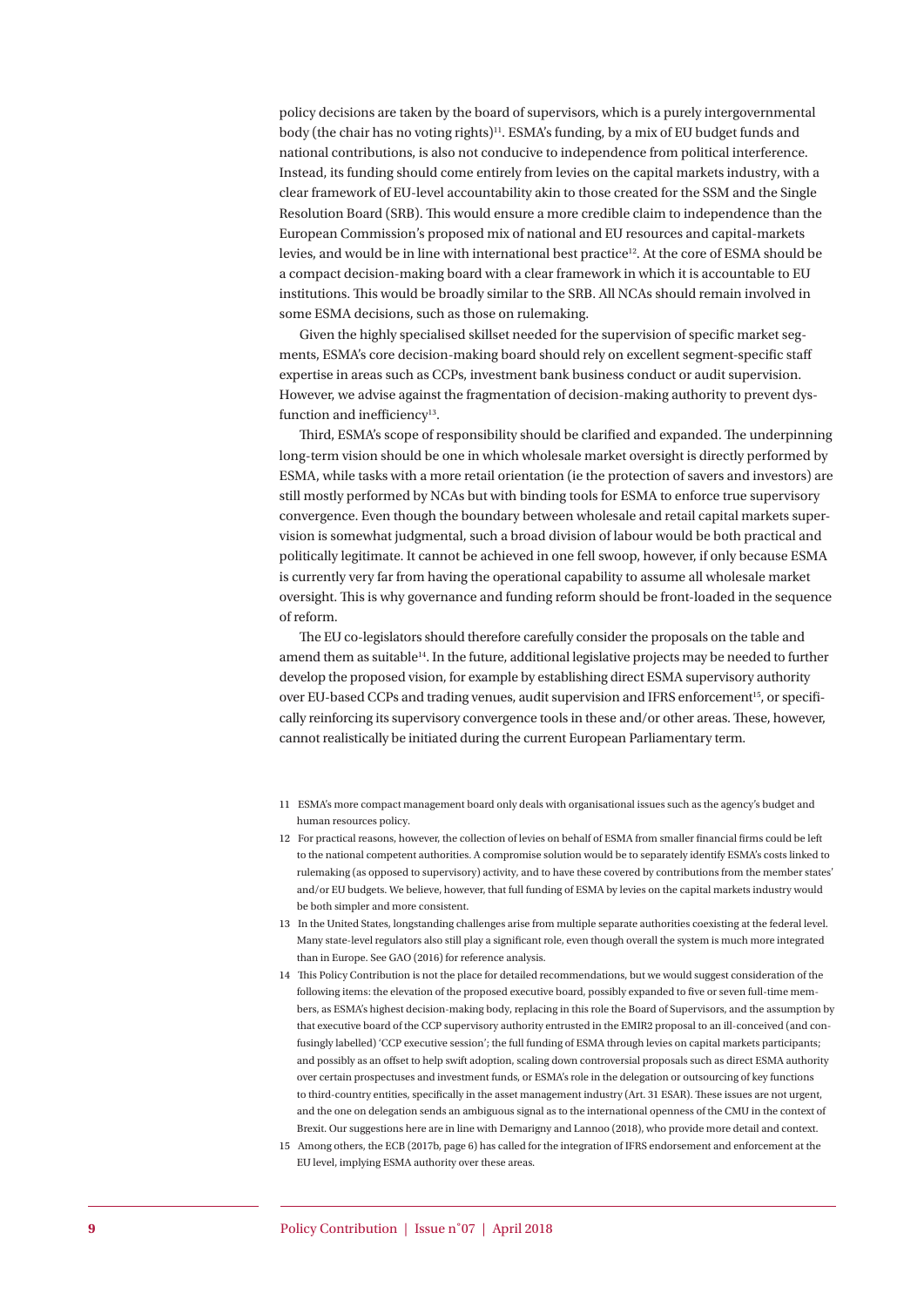## **3 The long road to a real CMU**

The deepening and integration of EU capital markets is a long-term structural endeavour that will require persistence and hard work<sup>16</sup>. Although difficult, this work is important for several reasons. First, as the economic literature strongly suggests, purely bank-based financial systems are more prone to crises and might produce lower growth. Second, the literature also suggests that cross-border capital market integration can be an important complement to fiscal risk sharing and is therefore particularly important to Europe's monetary union. Third, the urgency of making concrete progress with the CMU initiative at this point in time is further reinforced by the departure of the UK – home to the EU's main capital market centre – from the EU.

The Juncker Commission has now tabled all the legislative proposals it intended to put forward as part of the CMU initiative. So far, as noted above, only three of these proposals have been adopted by the EU co-legislators. At its March 2018 meeting, the European Council, once again, endorsed the importance of the CMU project, but the real question is which of the Commission proposals the Council and Parliament should prioritise, because it is difficult to imagine they will be able to adopt all the proposals before the next elections to the European Parliament in May 2019.

In our view, and as we have argued, the reform of ESMA deserves special attention as a relatively easily implementable next step. Strengthening ESMA as a core institution of CMU would help to implement the CMU legislation in the spirit of genuine integration, and to drive forward the process of developing and integrating European capital markets17. It would also be an important step to recognise from the outset that more-integrated cross-border capital markets will require a cross-border supervisory structure to ensure proper financial stability and business conduct oversight. This would be much preferable to fostering cross-border integration first and only later confronting possible negative consequences.

The CMU project obviously goes well beyond ESMA reform. Progress needs to be made in the areas of insolvency, taxation of investments and savings, housing finance and pensions. We also note that venture capital markets in Europe are underdeveloped and that accessing financing for scale-ups is more difficult, reducing Europe's growth potential(Duruflé, Hellmann, Wilson 2017). Equity funding more generally in the EU is comparatively weak. A number of regulatory and tax policies give the advantage to debt financing, with negative implications for financial stability and growth<sup>18</sup>. Without progress in these areas, capital markets in Europe are likely to remain highly fragmented along national lines, undermining financial stability, and are unlikely to more strongly enhance Europe's growth potential.

It would be useful therefore to use what remains of the current legislative term to address not only ESMA reform but also some other significant CMU legislation. This would strongly anchor expectations and demonstrate the political will to structurally transform European capital markets. Our discussions with stakeholders suggest it would be particularly promising to focus on the proposals on business insolvency and on personal pension products.

Major differences in insolvency regimes and uncertainty over the application of insolvency regimes in multi-country operations are significant obstacles to greater cross-border capital market integration. The Commission's proposal was regarded by several of our interlocutors as a good starting point for the long-term project of greater harmonisation of insolvency regimes, and also of great importance to the banking union<sup>19</sup>.

<sup>16</sup> This was already noted by Véron and Wolff (2015).

<sup>17</sup> Allen and Pastor (2018) concur that expanding the powers of ESMA is key to the success of the CMU project.

<sup>18</sup> The Commission's CCCTB initiative includes proposals for reducing the debt-equity tax bias and thereby potentially lowering the cost of equity.

<sup>19</sup> Looking ahead, the Commission's initiatives could be complemented by proposals for the harmonisation of other core insolvency aspects and for the establishment of harmonised out-of-court processes. Some of these proposals are also relevant in the context of the completion of the banking union. For instance, the absence of out-of-court settlement mechanisms has been identified by the ECB Banking Supervision as obstacle to efficient resolving of NPLs ('Stock-take of national supervisory practices and legal frameworks related to NPLs', available at https://www. bankingsupervision.europa.eu/press/pr/date/2017/html/ssm.pr170630.en.html).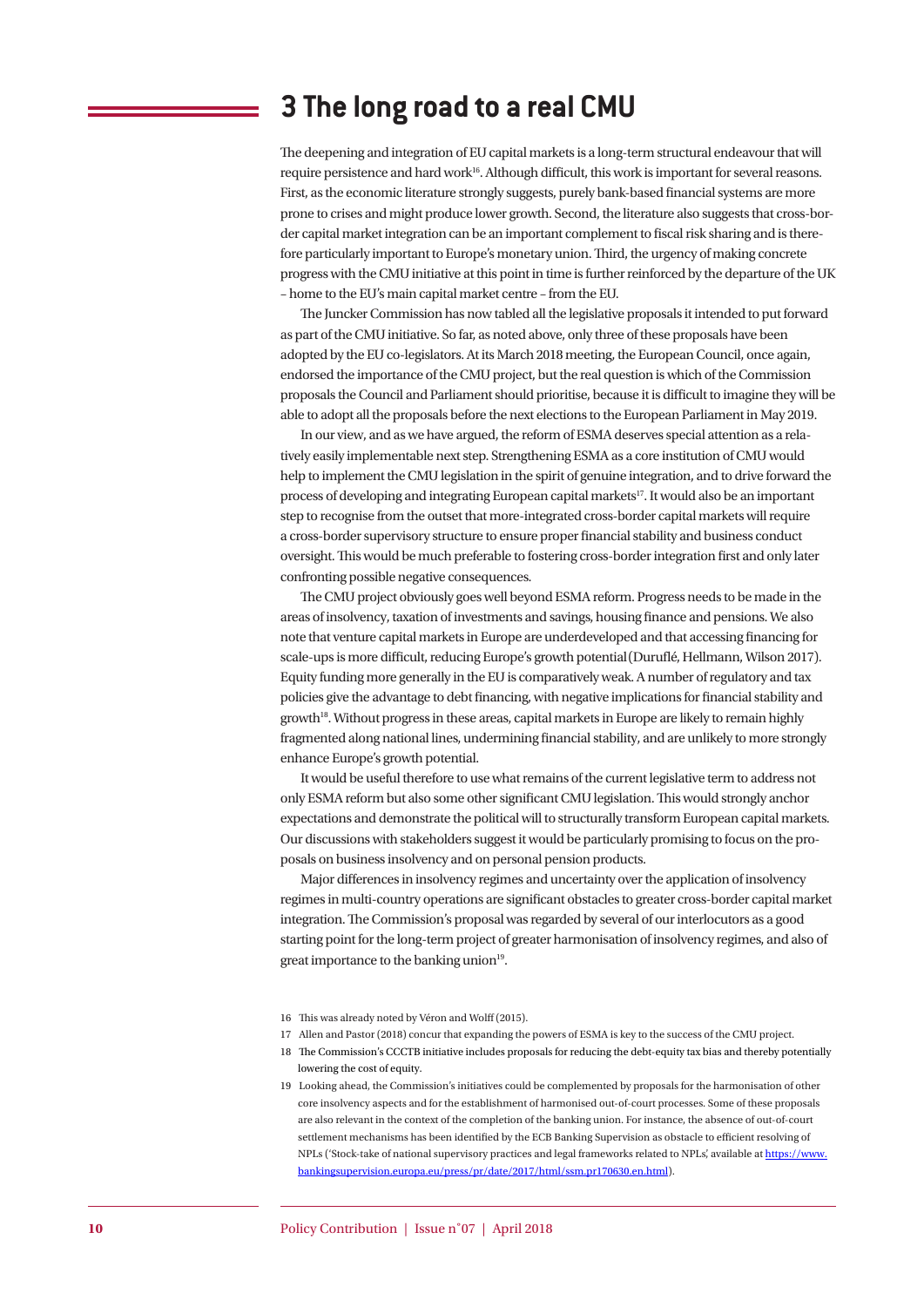Adoption of the pan-European personal pension product proposal (PEPP) would also be an important step forward. It would provide a concrete response to a concrete demand for cross-border pension products from individuals who work in several countries.

Overall, we consider it is high time to make the CMU project real. Support for the project has been pledged at the highest political level several times. But capital markets will only transform with concrete action. ESMA reform should be a priority but cannot be the only one. Policymakers need to set priorities that will move the project forward.

### **References**

Ahearne, A. and G. Wolff (2012) 'The debt challenge in Europe', *Working Paper* 2012/02, Bruegel

- Allen, F. and L. Pastor (2018) 'The Capital Markets Union: key challenges', *CEPR Discussion Paper Series*, DP 12761, Centre for Economic Policy Research
- Ball, R. (2016) 'IFRS 10 years later', *Accounting and Business Research* 46(5): 545-571
- Brühl, V., H. Gründl, A. Hackethal, H.H. Kotz, J.P. Krahnen and T. Tröger (2015) 'Comments on the EU Commission's capital markets union project', *White Pape*r No. 27, SAFE Policy Center, Goethe University, Frankfurt
- Darvas, Z. and D. Schoenmaker (2017) 'Institutional investors and home bias in Europe's Capital Markets Union', *Working Paper* 02/2017, Bruegel
- De Larosière, J., L. Balcerowicz, O. Issing, R. Masera, C. McCarthy, L. Nyberg, J. Pérez and O. Ruding (2009) *Report of the High-Level Group on Financial Supervision in the EU*, European Commission
- Demarigny, F. and K. Lannoo (2018) 'Navigating the minefield of the ESA review', *ECMI Commentary* No. 49, European Capital Markets Institute
- Demertzis, M. and A. Lehmann (2017) 'Tackling Europe's crisis legacy: a comprehensive strategy for bad loans and debt restructuring', *Policy Contribution* 11/2017, Bruegel
- Demertzis, M., S. Merler and G.Wolff (2018) 'Capital Markets Union and the Fintech Opportunity', *Journal of Financial Regulation*, Volume 4, Issue 1
- Duruflé, G., T. Hellmann and K. Wilson (2017) 'From start-up to scale-up: examining public policies for the financing of high-growth ventures', *Working Paper* 04/2017, Bruegel
- European Central Bank (2017a) *Financial integration in Europe*, May
- European Central Bank (2017b) 'ECB contribution to the European Commission's consultation on the operations of the European Supervisory Authorities', June, available at https:// www.ecb.europa.eu/pub/pdf/other/ecb.consultation\_on\_operations\_of\_ESA\_201707. en.pdf?293cf1575920e5a08e0b54165f961e62

European Commission (2015a) 'Building a Capital Markets Union', COM(2015) 63

European Commission (2015b) 'Action Paper on Building a Capital Markets Union', COM(2015) 468

- European Commission (2017) 'On the Mid-Term Review of the Capital Markets Union Action Plan', COM(2017) 292
- European Commission (2018) 'Completing the Capital Markets Union by 2019 time to accelerate delivery', COM(2018) 114 final
- European Parliament (2018) 'Working Document on the proposals to amend the European System of Financial Supervision', 23 January, available at http://www.europarl.europa.eu/sides/getDoc. do?type=COMPARL&reference=PE-616.735&format=PDF&language=EN&secondRef=01
- GAO (2016) *Financial Regulation: Complex and Fragmented Structure Could Be Streamlined to Improve Effectiveness*, Report to Congressional Requesters GAO-16-175, US Government Accountability Office
- Gonçalves Raposo, I. and G. Wolff (2017) 'How has banking union changed mergers and acquisitions?' *Bruegel Blog*, 13 September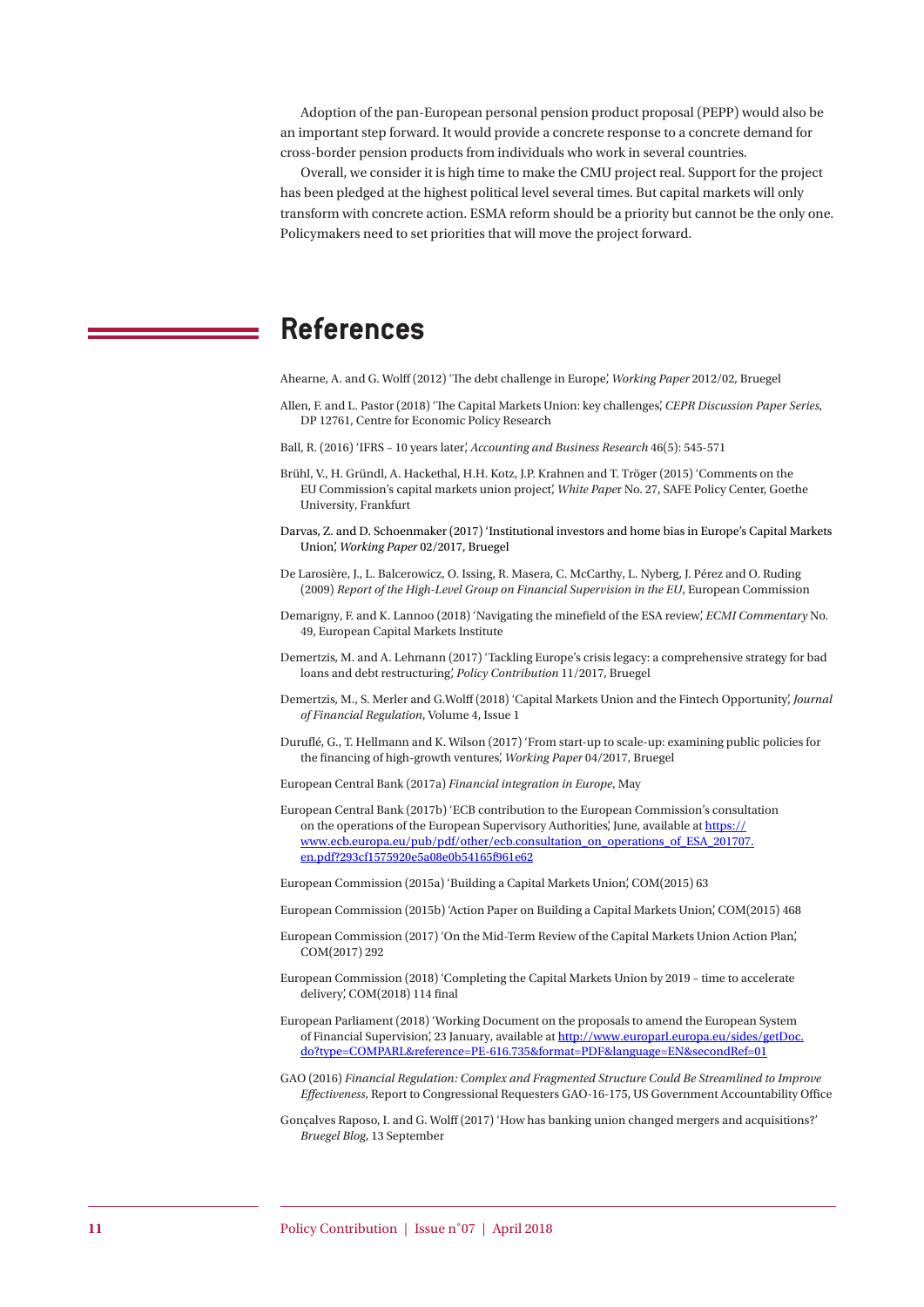- Langfield, S. and M. Pagano (2016) 'Bank bias in Europe: effects on systemic risk and growth', *Economic Policy* 31(85): 51-106
- Lintner, P. (2017) 'De/centralized Decision Making Under the European Resolution Framework: Does *Meroni* Hamper the Creation of a European Resolution Authority?' *European Business Organization Law Review* 18:3
- Pagano, M., S. Langfield, V. Acharya, A. Boot, M. Brunnermeier, C. Buch, M. Hellwig, A. Sapir and I. van den Burg (2014) *Is Europe overbanked?* Report no.4 of the European Systemic Risk Board's Advisory Scientific Committee
- Quaglia, L., D. Howarth and M. Liebe (2016) 'The Political Economy of European Capital Markets Union', *Journal of Common Market Studies* 54 (S1): 185-203
- Sapir, A., D.Schoenmaker and N. Véron (2017) 'Making the best of Brexit for the EU27 financial system', *Policy Brief* 2017/1, Bruegel
- Sapir, A. and G. Wolff (2013) 'The neglected side of banking union: reshaping Europe's financial system', *Policy Contribution* presented at the informal ECOFIN, 14 September, Vilnius, Bruegel
- Tokar, M. (2016) 'IFRS ten years later: a standard-setter's view', *Accounting and Business Research* 46(5): 572-576
- Véron, N. (2014) 'Defining Europe's Capital Markets Union', *Policy Contribution* 2014/02, Bruegel
- Véron, N. and G. Wolff (2015) 'Capital Markets Union: a vision for the long term', *Journal of Financial Regulation* 2(1): 130–153
- Wright , W. (2017) 'What have the capital markets ever done for us? And how could they do it better? Analysis of the central role of investment banks and asset managers in driving growth', *New Financial*, February

### **Annex**





Source: Eurostat financial flows [nasa 10 f tr]. Note: Loans exclude intra-NFC loans.